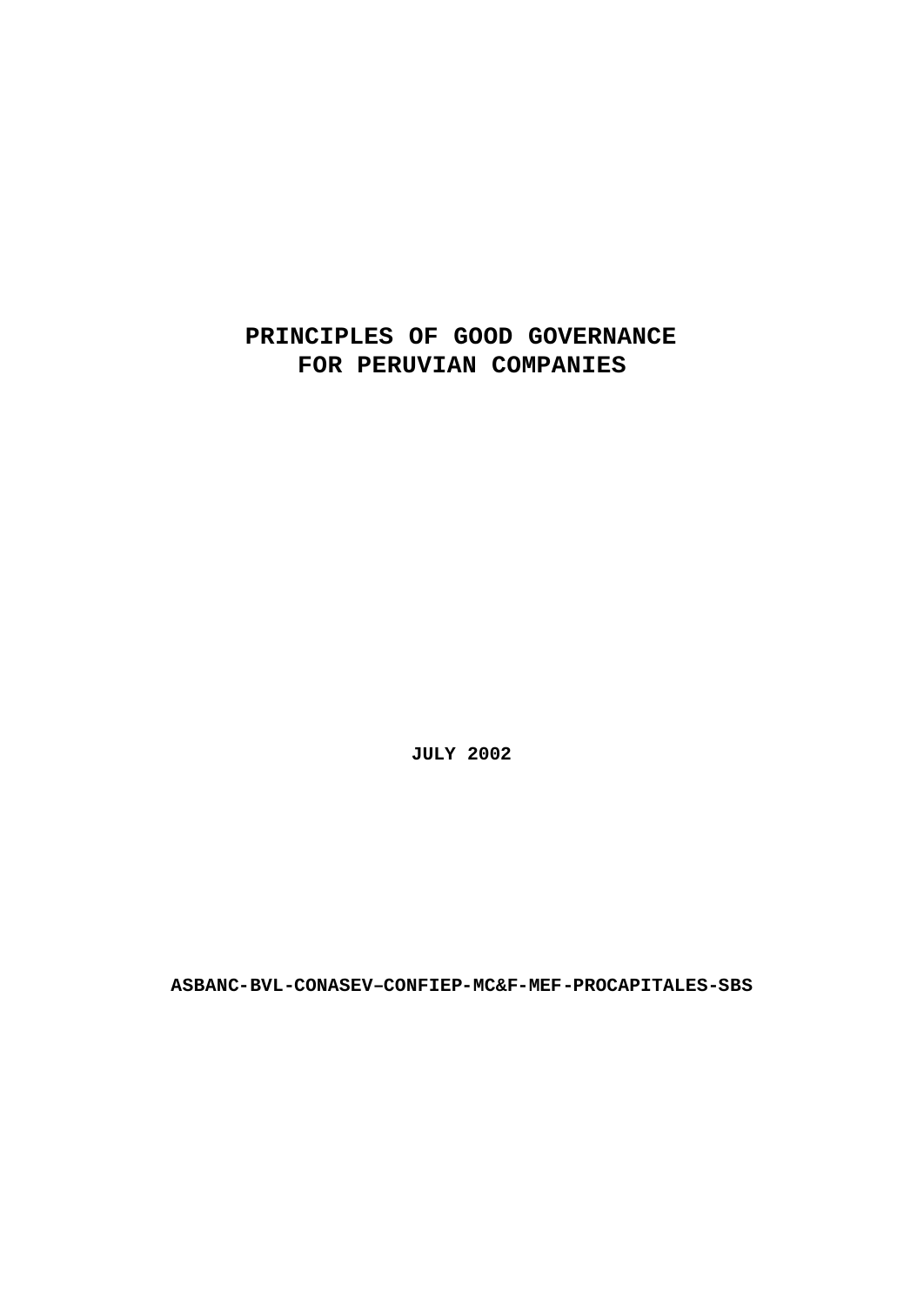Page 2

"Corporate governance is the system by which business corporations are directed and controlled. The corporate governance structure specifies the distribution of rights and responsibilities among different participants in the corporation, such as, the board, managers, shareholders and other stakeholders, and spells out the rules and procedures for making decisions on corporate affairs. By doing this, it also provides the structure through which the company objectives are set, and the means of attaining those objectives and monitoring performance" **(Organization for Economic Cooperation and Development OECD)**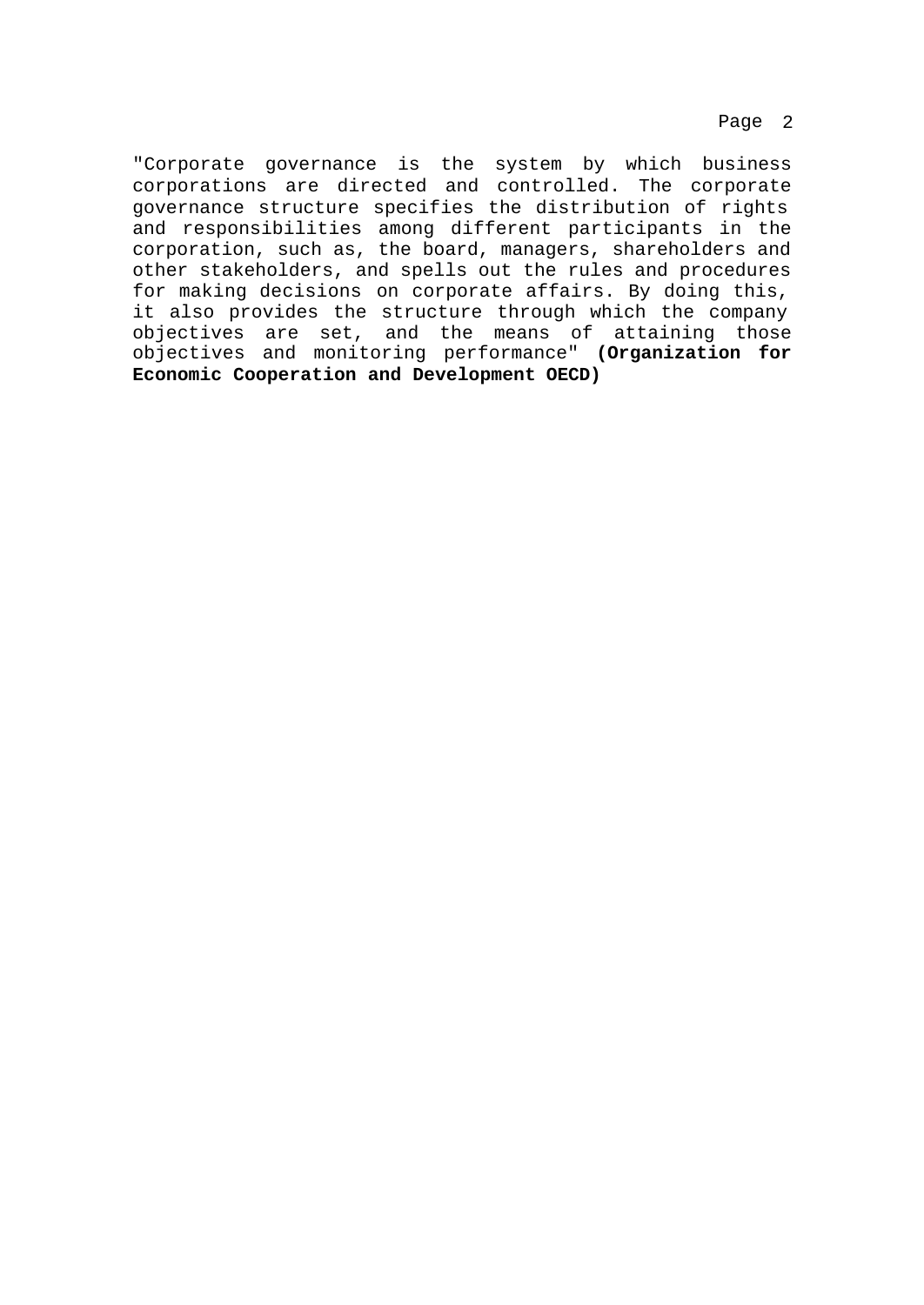## **Conformation of the Committee**

| Chairmanship: | National Supervisory Commission of<br>Companies and Securities (CONASEV) |
|---------------|--------------------------------------------------------------------------|
| Members:      | Ministry of Economy and Finance (MEF)                                    |
|               | Superintendency of Banking and<br>Insurance (SBS)                        |
|               | Lima Stock Exchange (BVL)                                                |
|               | Association of Banks (ASBANC)                                            |
|               | National Confederation of Private<br>Business Institutions (CONFIEP)     |
|               | Association of Capital Market Promoting<br>Companies (PROCAPITALES)      |
|               | Center of Studies on Capital and<br>Financial Markets (MC&F)             |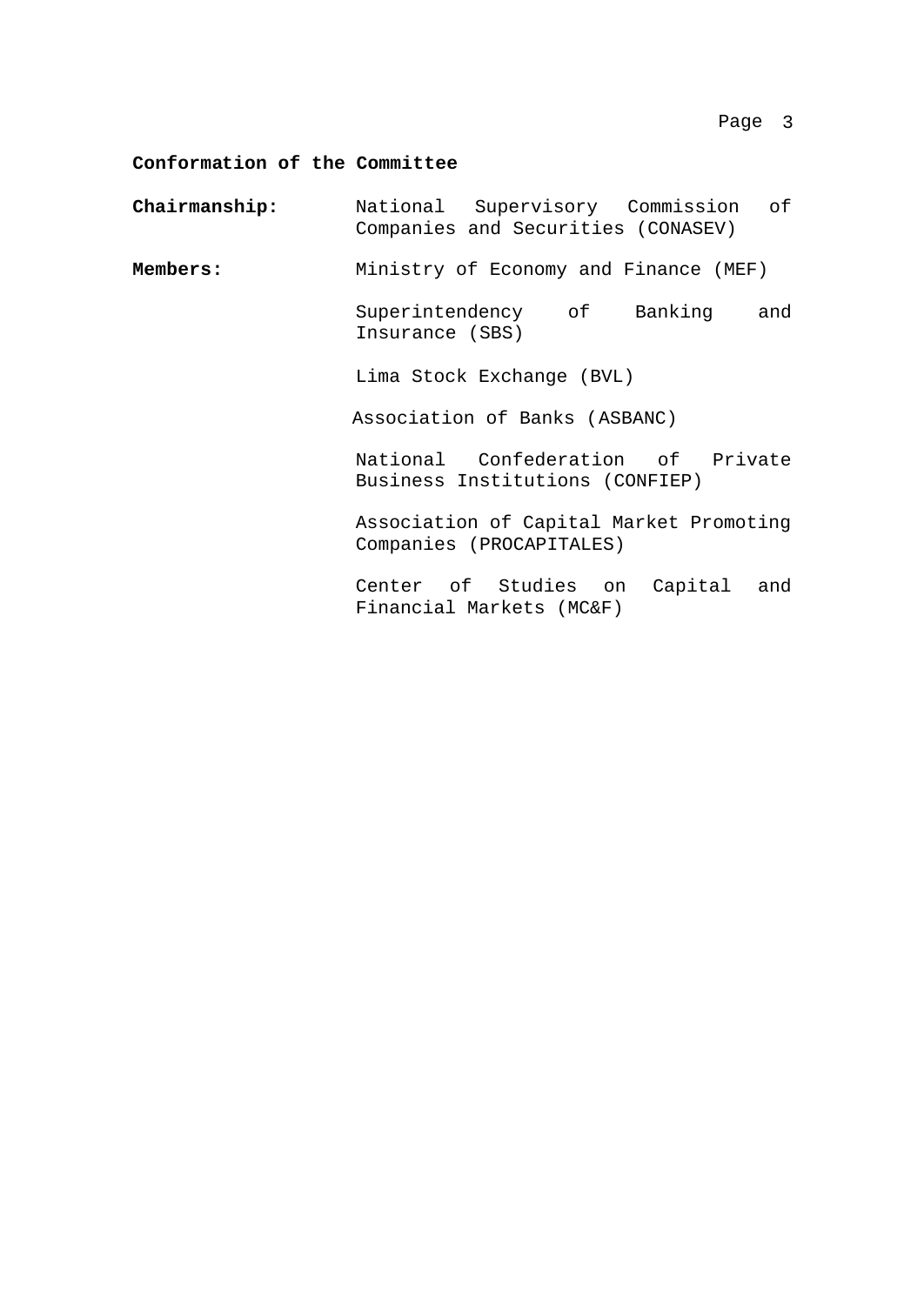## **TABLE OF CONTENTS**

| Introduction |     |                                                                          | 5  |
|--------------|-----|--------------------------------------------------------------------------|----|
|              | I.  | Shareholders' Rights                                                     | 7  |
|              | II. | Equal Treatment of Shareholders                                          | 11 |
|              |     | III. Role of Stakeholders in Corporate<br>Governance                     | 13 |
|              |     | IV. Disclosure and Transparency                                          | 14 |
|              | V.  | Responsibilities of the Board of Directors                               | 17 |
|              |     | VI. Companies not registered in the Public<br>Securities Market Registry | 21 |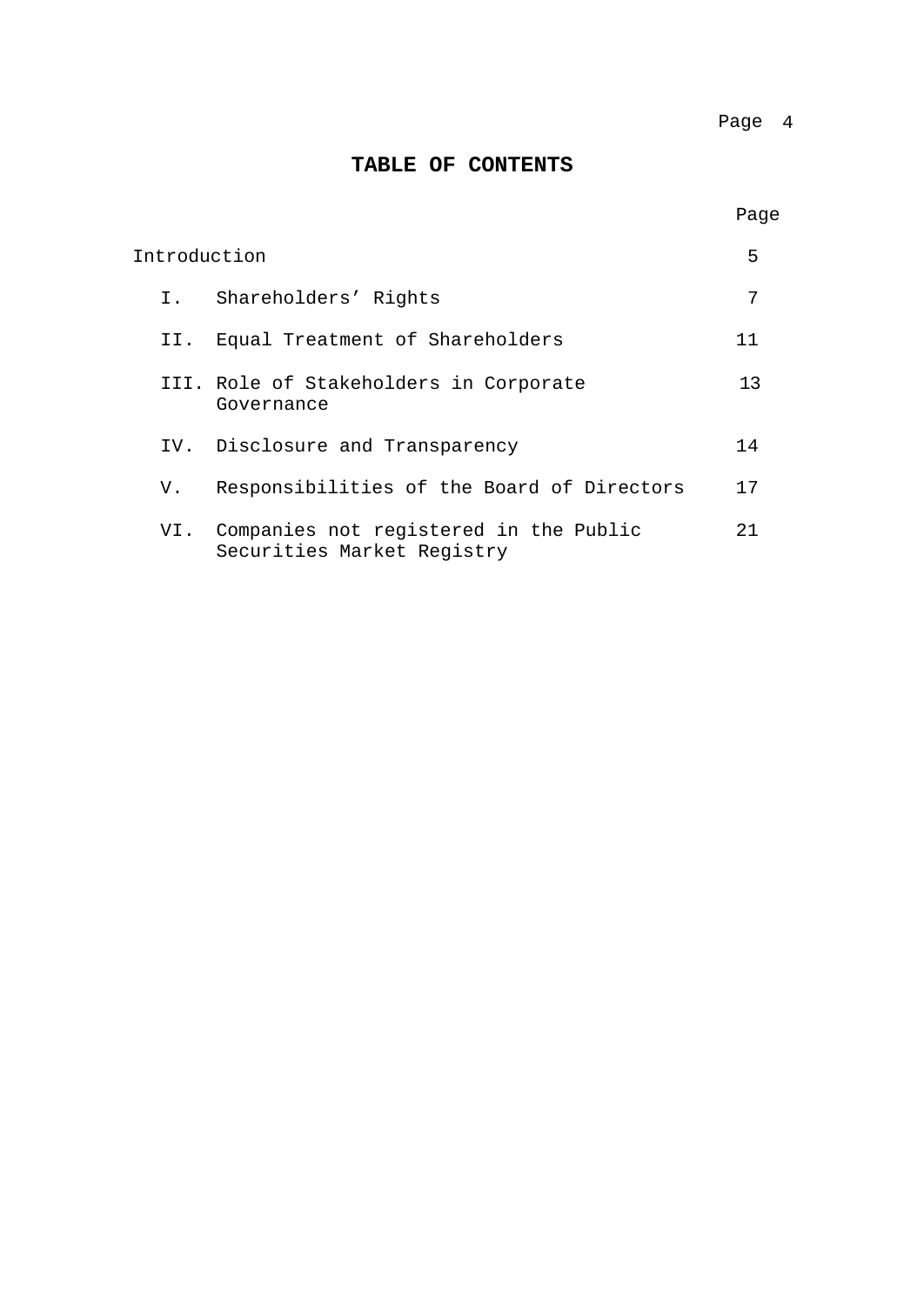#### **INTRODUCTION**

*Good corporate governance is acquiring more and more significance in local and international environments due to its recognition as a valuable means of reaching more reliable and efficient markets. In the last few years, principles of voluntary adherence have been established, meticulous studies have been carried out and a series of legislative reforms have been implemented, in order to encourage the development of good corporate governance practices. In this way, the direct and significant impact that the implementation of such practices have on the value, soundness and efficiency of companies and therefore, on the economic development and general wellbeing of countries, has been recognized.*

*Corporate governance explains the rules and procedures for taking decisions in matters such as the equal treatment of shareholders, the handling of conflicts of interest, capital structure, remuneration schemes and administrative incentives, the acquisition of control, the disclosure of information, the influence of institutional investors, among others, that affect the process through which company income is distributed.*

*Investors consider the application of good governance practices to be more and more an element of extreme importance in preserving the actual long-term value of their investments, insofar as it leads to the elimination of unequal information between those administering the company and its investors. This objective is strengthened by the existence of a suitable legal framework and efficient supervisory practices which oversee the existence of transparent markets guaranteeing the protection of investors.*

*Peru is not unaware of the progress and discussions carried out regarding good corporate governance of companies. Over the years, the control framework has been adapting to these tendencies, concentrating efforts in achieving that Peruvian companies succeed to reach international standards and are thus able to offer more confidence to domestic and foreign investors, in particular minority shareholders.*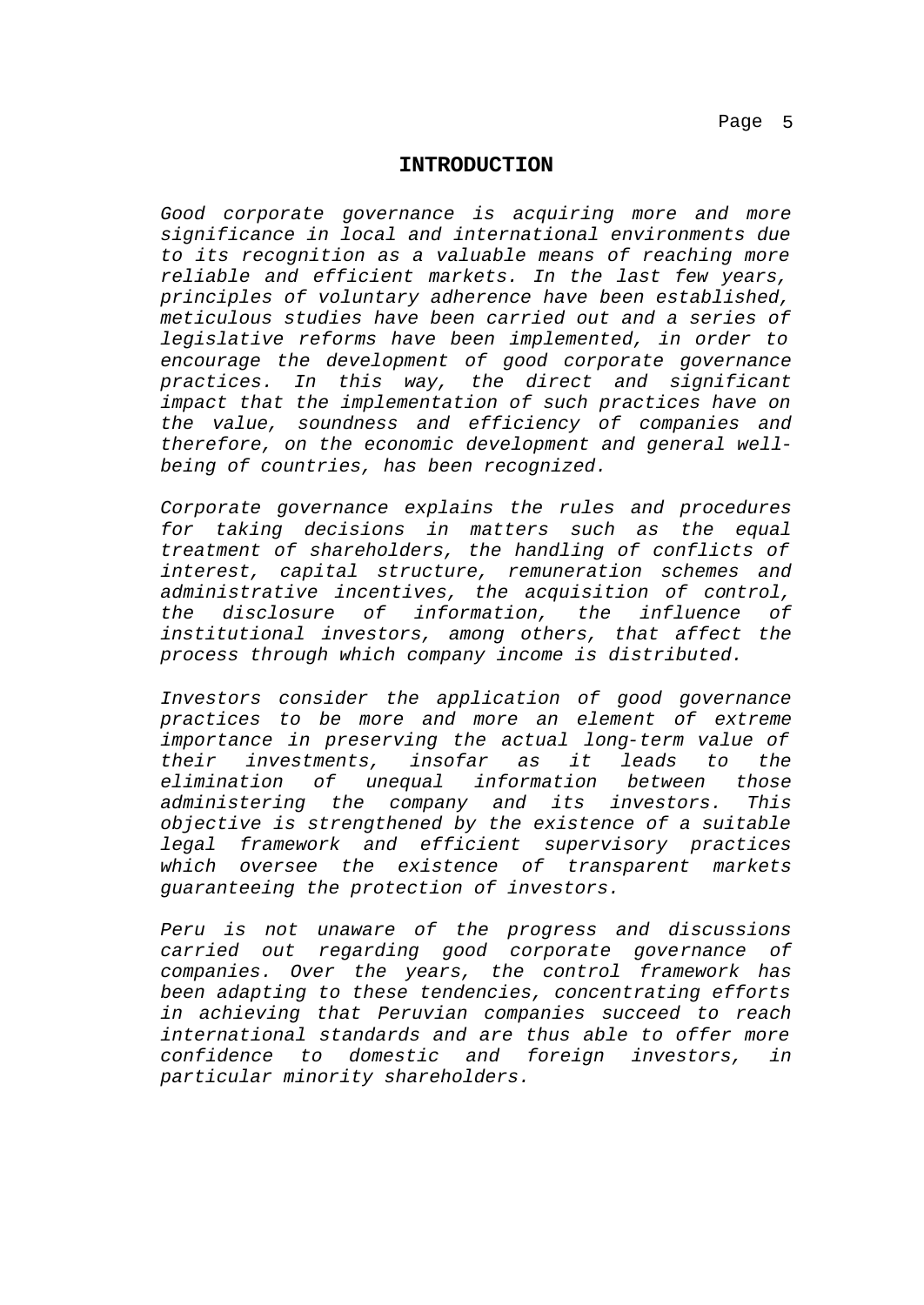Page 6

*With this in mind, a high level committee was formed, with the participation of the public and private sectors, to establish good corporate governance principles applicable to Peruvian companies. For this, the Principles of the Organization for Economic Cooperation and Development (OECD), approved in April 1999, were considered. Given that the said Principles enjoy worldwide recognition, having been considered as point of reference in the preparation of reforms and recommendations applicable to various company structures at the international level, it was considered appropriate to maintain as far as possible, its structure and content. Nevertheless, certain changes have been made, taking into account the characteristics of Peruvian companies, their shareholding structure and the legal framework in which they are developed.*

*These "Principles of Good Governance for Peruvian Companies" should be considered as a company guide, in such a way that their implementation evidences a clear capacity for self-determination and self-control, thus promoting the development of a culture of good corporate governance practices. Furthermore, they will act as a frame of reference by which the various interest groups can measure the degree of adherance of Peruvian companies to such principles.*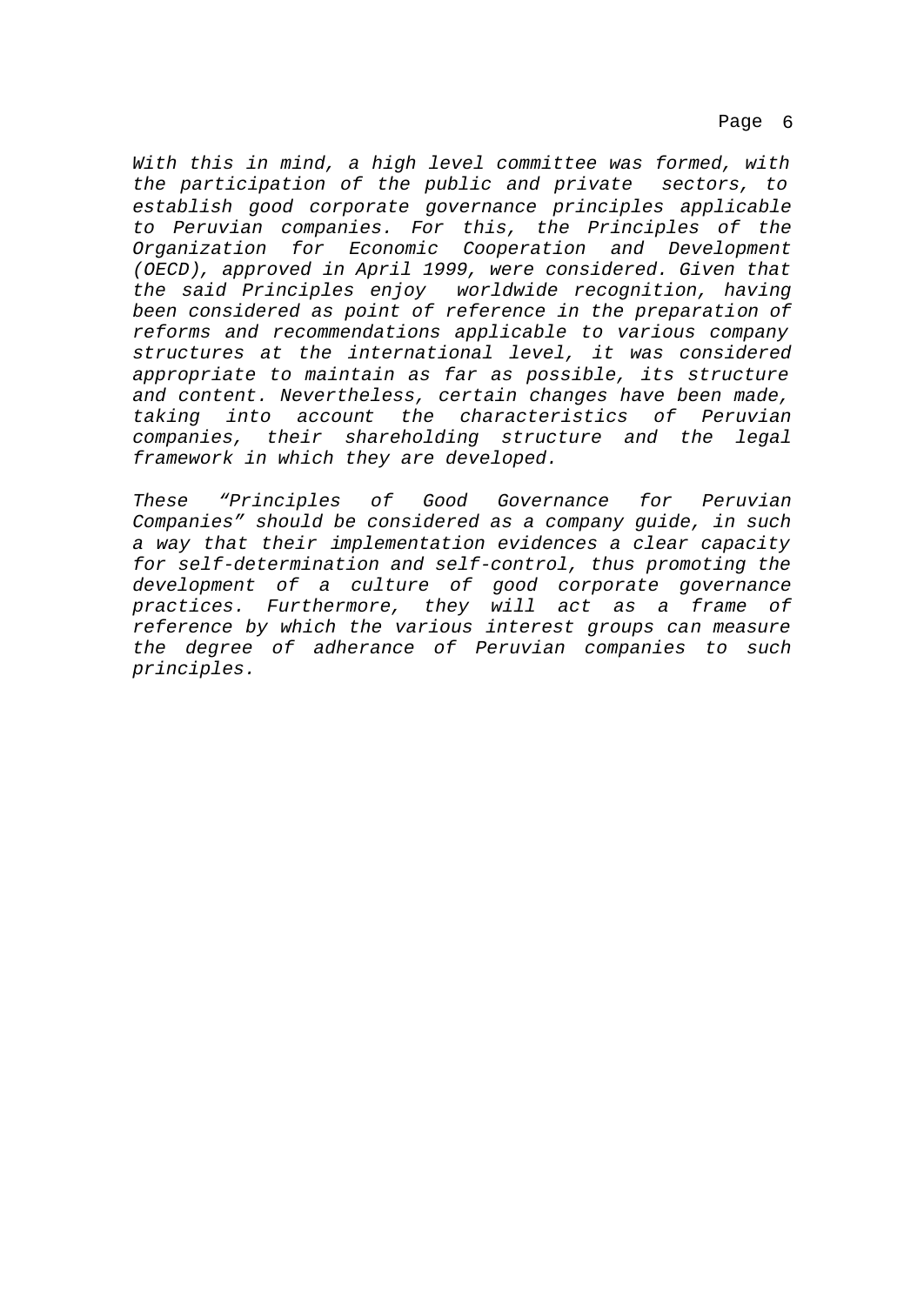## **PRINCIPLES OF GOOD GOVERNANCE FOR PERUVIAN COMPANIES**

*The principles which are stated hereunder can be applied to all companies, whether those whose stocks are registered in the Public Securities Market Registry, or those which are not, recognizing that there are certain principles which are only applicable to the former.*

#### **I. SHAREHOLDERS' RIGHTS**

*The corporate governance framework should protect shareholders' rights.*

- A. Basic shareholders' rights include the right 1) that the methods of ownership registration are stipulated and the registration of shares is duly carried out; 2) convey or transfer shares, as well as the timely receipt of certificates of preferential subscription and the shares subscribed in cases of capital increases; 3) obtain relevant information on the corporation on a timely manner; 4) participate and vote in Shareholders' General Meetings; 5) elect members of the Board of Directors; and 6) share in the profits of the corporation and fix a dividend policy which expressly establishes the criteria for the distribution of profits.
- B. Shareholders have the right to participate in, and to be sufficiently informed on, decisions concerning fundamental corporate changes such as: 1) amendments to the by-laws, the articles of incorporation or other documents ruling the company; 2) authorization of additional shares; and 3) extraordinary transactions such as new corporate organization and sale or contracts over substantial parts of company assets, or any other transaction which results in or could result in the sale of the company.
- C. Shareholders should have the opportunity to participate effectively and vote in the Shareholders' General Meetings and should be informed of the rules,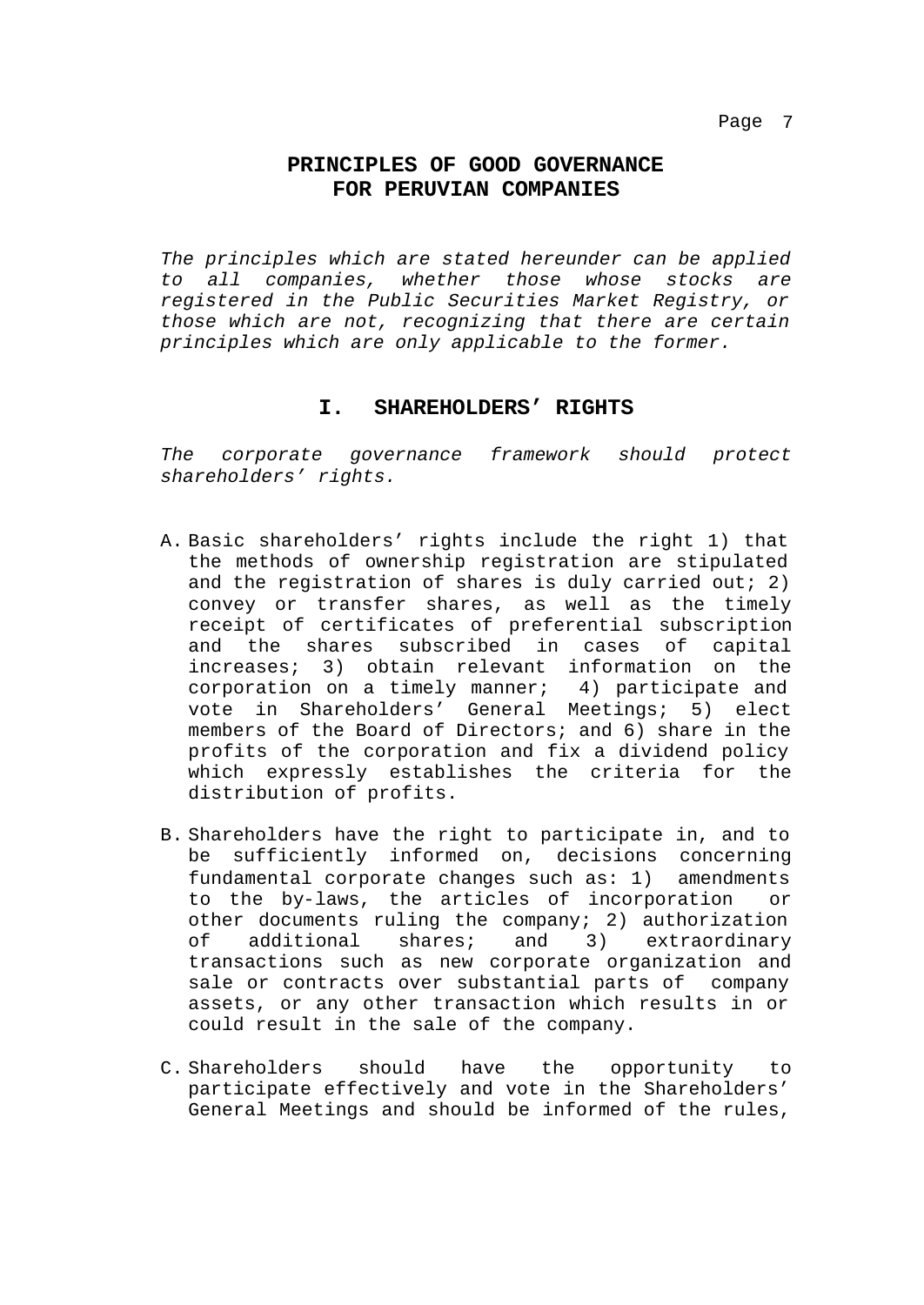including voting procedures, that govern Shareholders' General Meetings.

1. Shareholders should be furnished with sufficient and timely information concerning the date, place and agenda of these General Meetings, as well as full information regarding the issues to be decided at the meeting.

Generic matters should not be incorporated into the agenda, all points to be dealt with should be duly detailed in a such a way that each matter can be discussed separately, facilitating its analysis and avoiding combined resolutions on matters on which there are different opinions.

The venue of the General Meetings should be fixed in a way that facilitates the attendance of the shareholders.

2. Opportunity should be provided for shareholders to place items on the agenda at General Meetings, subject to reasonable limitations.

Any matters introduced into the agenda should be of company interest and should fit within the legal or statutory competence of the Meeting. The Board of Directors should not deny this kind of request without giving the shareholder reasonable justification.

- 3. Shareholders should have the opportunity to request, before the General Meeting takes place or during the same, any reports or clarifications which they feels are necessary concerning points on the agenda.
- 4. Shareholders should be able to vote in person or in absentia, and equal effect should be given to votes whether cast in person or in absentia.
	- i) The by-laws should not impose limits to the right of every shareholder entitled to participate in General Meetings, to be represented by any person appointed by him.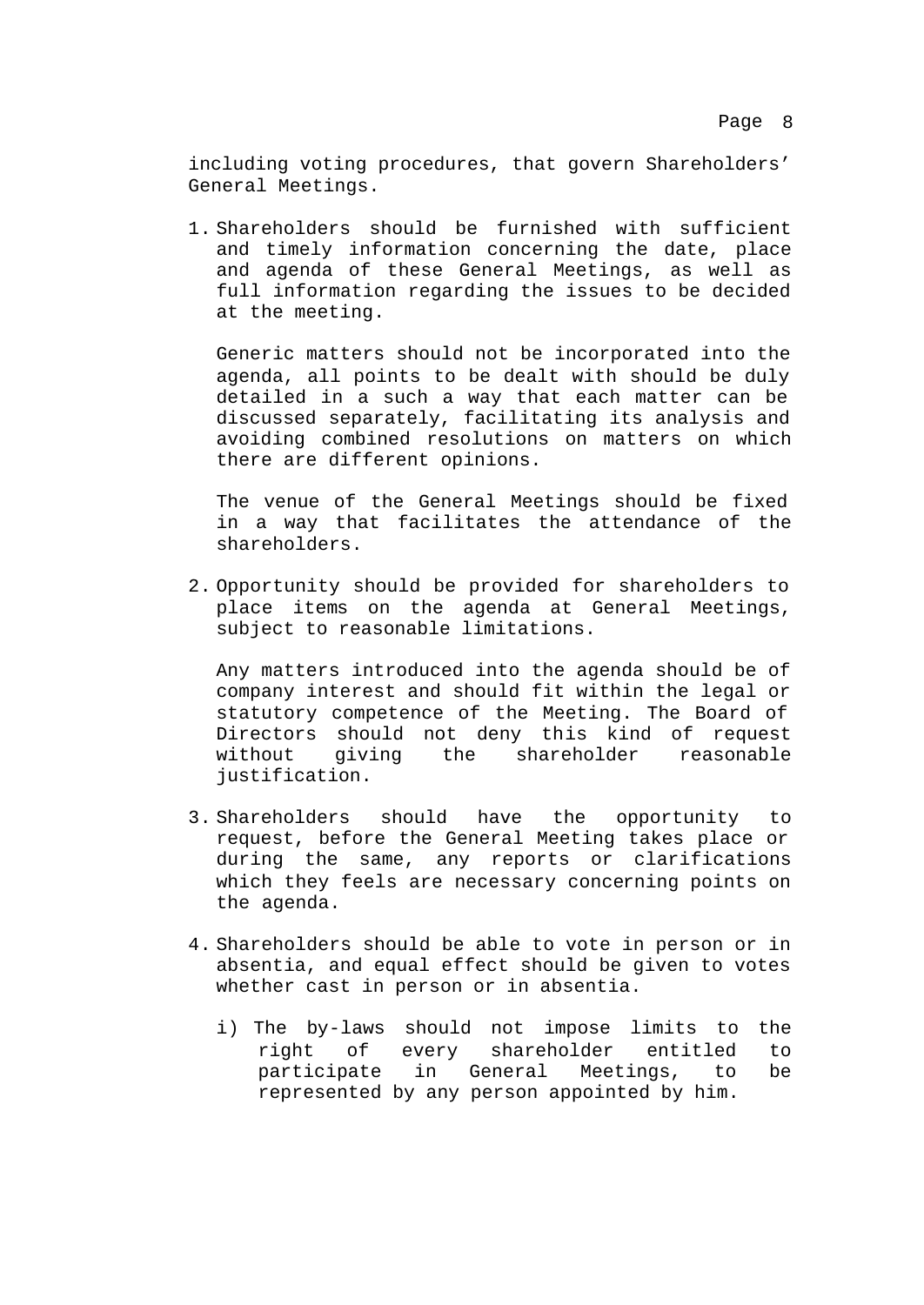- ii) Whoever requests powers of representation for the General Meeting, should inform the shareholders of matters over which their power of attorney will be exercised and which side they will be voting for, including all relevant information.
- D. Capital structures or arrangements that enable certain shareholders to obtain a degree of control disproportionate to their equity ownership should be disclosed.
- E. Markets for corporate control should be allowed to function in an efficient and transparent manner.
	- 1. Information relative to the acquisition of corporate control and extraordinary transactions should be advised directly and clearly in order that investors understand their rights. Transactions should occur at transparent prices and under fair and equitable conditions in order to protect the rights of all shareholders according to their class.
	- 2. Anti-take-over devices should not be used to shield management from accountability.
	- 3. If a Takeover Bid occurs, company shareholders should have the right to participate in the premium paid by a third party to acquire control of the company.

The issuing company management should act neutrally and not adopt protective measures against purchase offers unless it has the express authorization of the General Meeting.

The transfer of control should include proper disclosure of the valuation criteria supporting any offer. For this purpose, the target company management should establish the mechanisms enabling the holders of shares or other securities capable of being subscribed or acquired, to be aware of the takeover bid and the conditions offered by the bidder and adopt a fairly reasonable decision.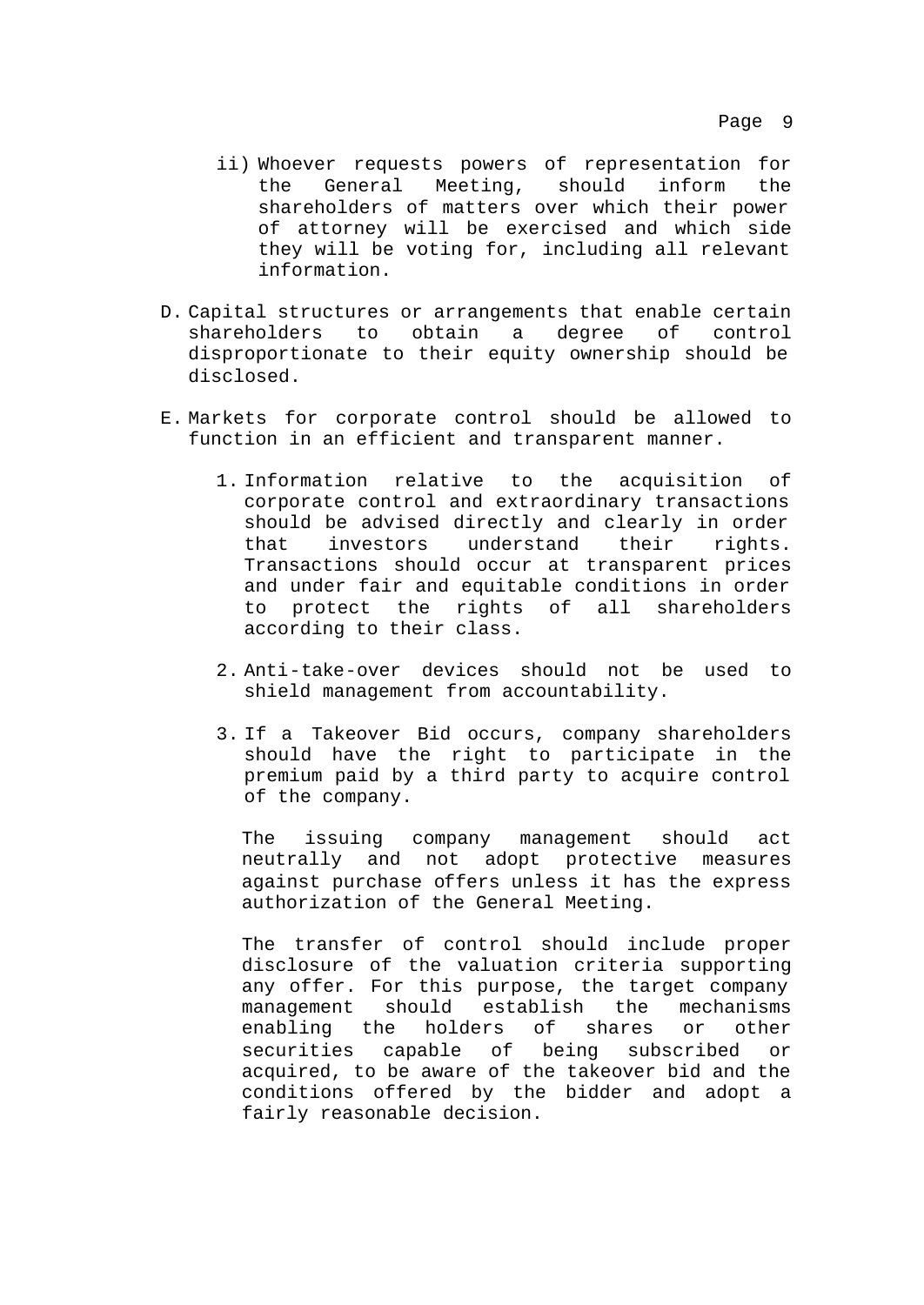- F. Shareholders, including institutional investors, should consider the costs and benefits of exercising their voting rights.
- G. It should be ensured, in the event of exclusion of a security from the Public Securities Market Registry, that those investors who are considered to be affected by said act, may get rid of their securities and sell them in reasonable conditions before the company is withdrawn from the negotiation mechanism.
- H. It should be encouraged that any discrepancies that occur between the company and its shareholders are resolved by arbitration, with the possibility of providing for said purpose a compulsory arbitration agreement in the by-laws of the company.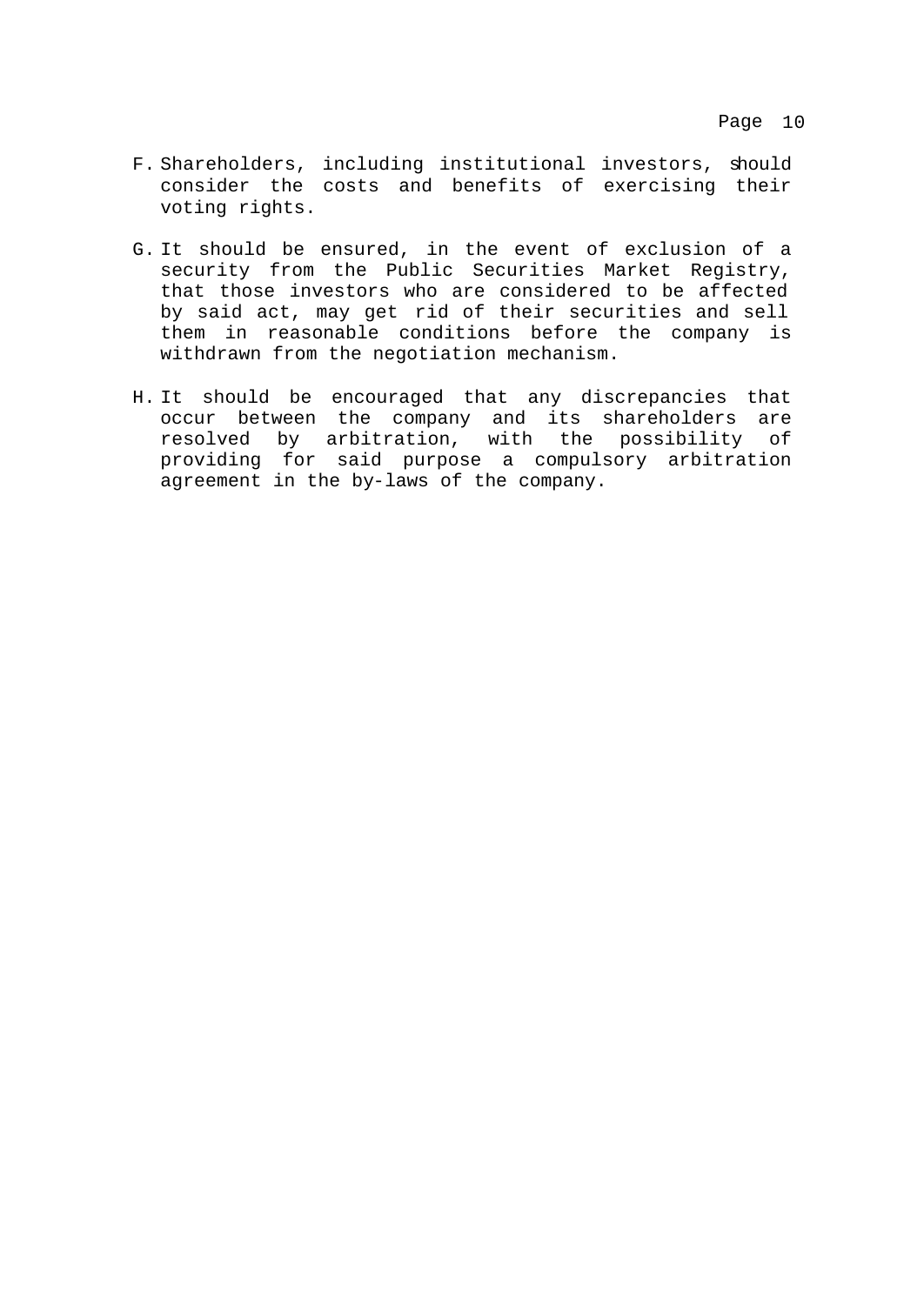#### **II. EQUAL TREATMENT OF SHAREHOLDERS**

*The corporate governance framework should ensure the equitable treatment of all shareholders, including minority and foreign shareholders. All shareholders should have the opportunity to obtain effective redness for violation of their rights*

- A. All shareholders of the same class should be treated equally.
	- 1. Within any class, all shareholders should have the same voting rights. All investors should be able to obtain information about the voting rights attached to all classes of shares before they purchase. Any changes in voting rights should be subject to shareholder vote.

The company should try to reach, if possible, convergence towards a single type or class of share, tending to issue shares with voting right (ordinary shares), and maintain a less variety of shares without voting rights (preference or investment shares).

In this sense, it is recommended that any company issuing investment shares or other shareholding stock without voting rights, offers their holders the opportunity to change them for ordinary shares with the right to vote or that they foresee this possibility at the time of their issue.

These exchange processes should be voluntary, involve all the shareholders of the respective class, be carried out in reasonable conditions, and respect the rights of other company shareholders, whether ordinary or not.

- 2. Votes should be cast by custodians or nominees in a manner agreed upon with the beneficial owner of the shares.
- 3. The Shareholders' General Meeting processes and procedures should allow for equitable treatment of all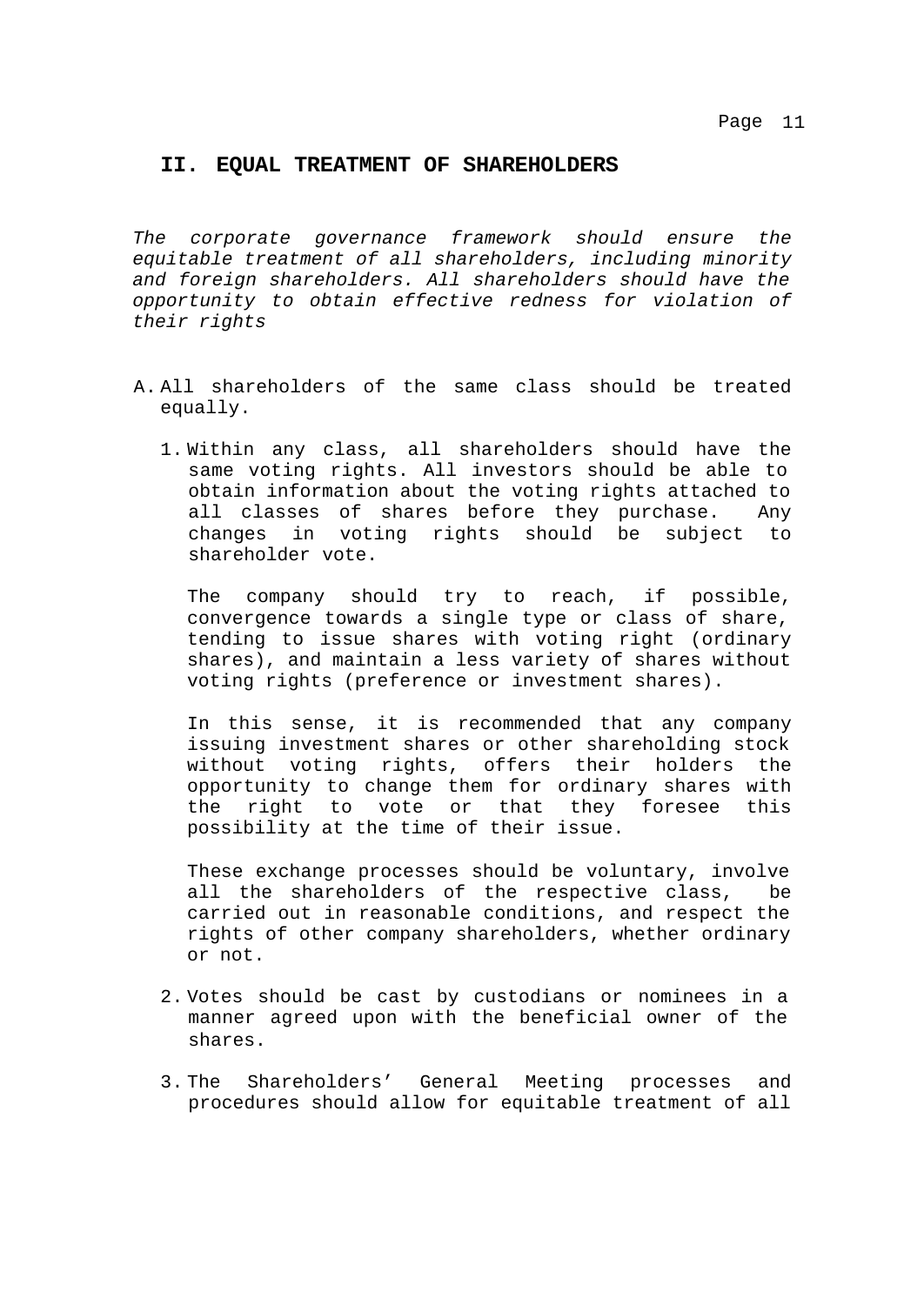shareholders. Company procedures should not make it unduly difficult or expensive to cast votes.

B. A sufficient number of directors should be elected, capable of exercising independent judgment to tasks where there is a potential for conflict of interest, being able, for such purpose, to take into consideration the participation of shareholders lacking control.

Independent directors are those selected for their professional prestige and who are not connected to the company management, nor to the control group of the same.

- C. Transactions should not be carried out with the use of insider trading, nor abusive self-dealing trading or that of third parties.
- D. Members of the Board of Directors and Management should be required to disclose any material interest in transactions or matters affecting corporation.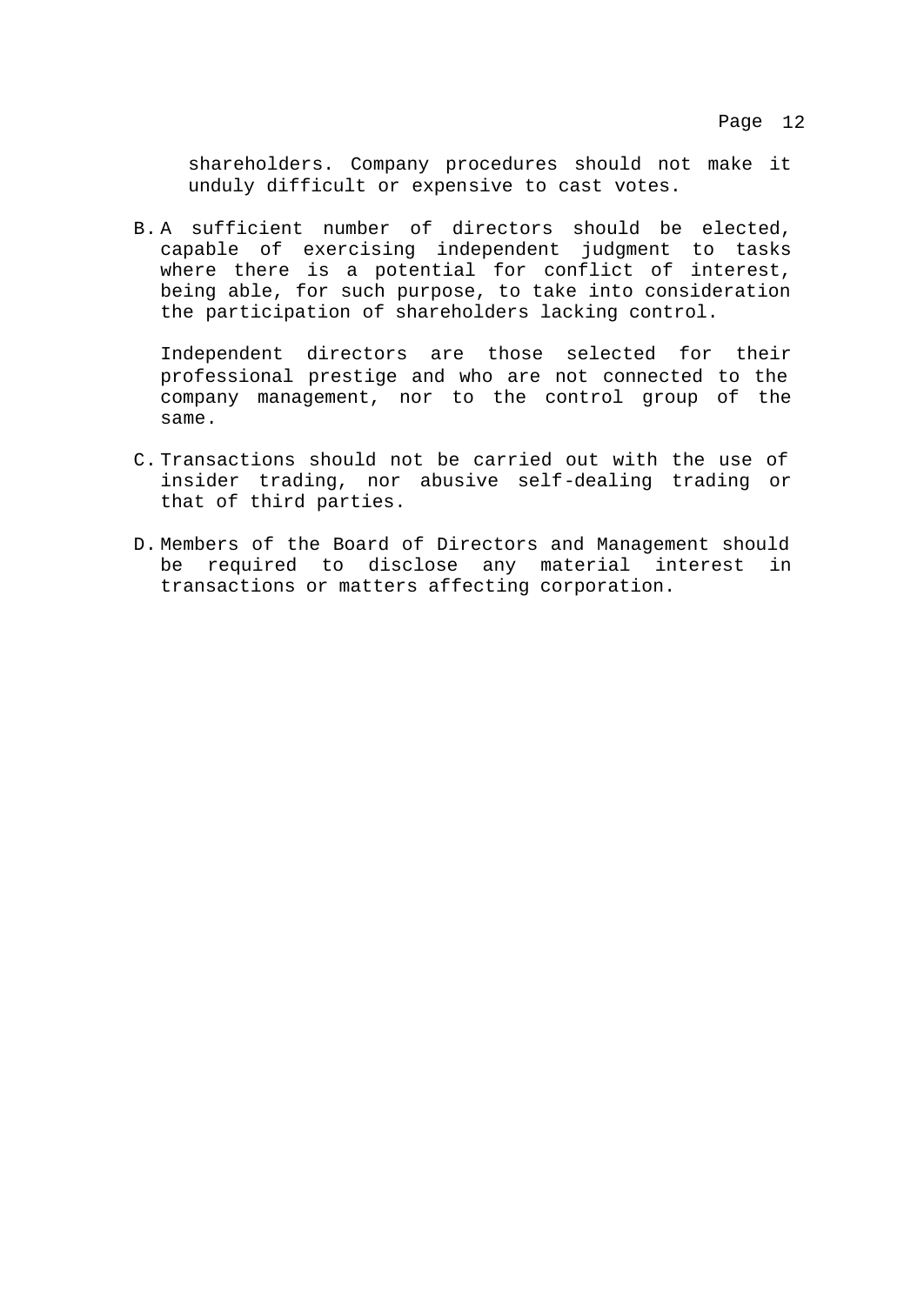### **III. ROLE OF STAKEHOLDERS IN CORPORATE GOVERNANCE**

*The corporate governance framework should recognize the rights of stakeholders as established by law and encourage active cooperation between corporations and stakeholders in creating wealth, jobs, and sustainability of financially sound enterprises.*

- A. The corporate governance framework should assure that the rights of stakeholders that are protected by law are respected, such as workers, suppliers, and creditors.
- B. Where stakeholders interests are protected by law, stakeholders should have the opportunity to obtain effective redness for violation of their rights.
- C. The corporate governance framework should permit performance-enhancing mechanisms for stakeholder participation.
- D. Where stakeholders participate in the corporate governance process, they should have access to relevant information.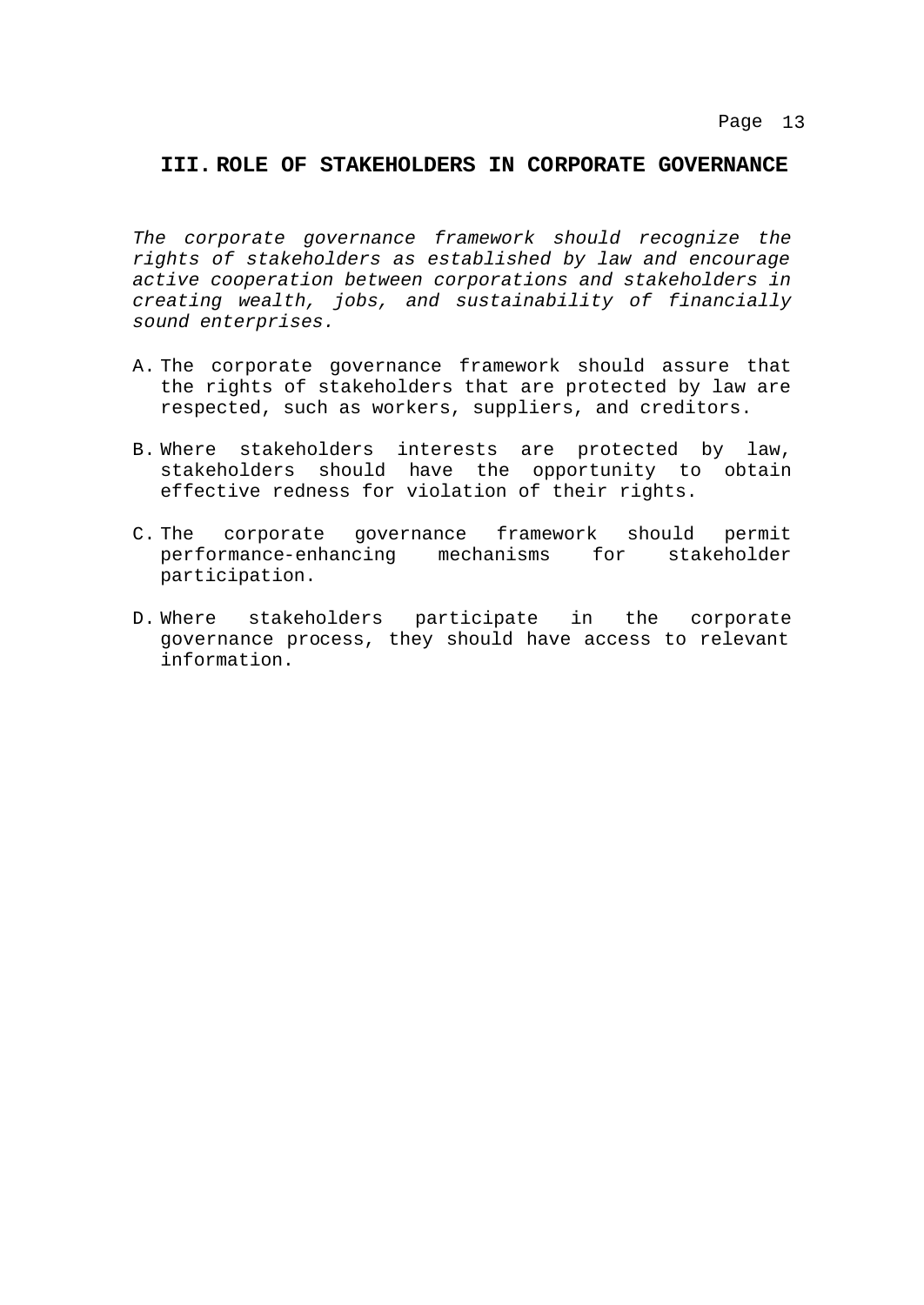#### **IV. DISCLOSURE AND TRANSPARENCY**

*The corporate governance framework should ensure that timely and accurate disclosure is made on all material matters regarding the corporation, including the financial situation, performance, ownership, and governance of the company.*

- A. Disclosure should include, but not be limited to, material information on:
	- 1. The financial and operating results of the company.
	- 2. Company objectives.
	- 3. Major share ownership and voting rights.
	- 4. Members of the Board of Directors and main executives and their remunerations.
	- 5. Material foreseeable risk factors and the measures taken to reduce their impact.
	- 6. Material issues regarding employees and other stakeholders.
	- 7. Governance structures and policies.
	- 8. Important facts related to the issuing company, the value and offer which is being made.
	- 9. Economic groups.

Material information includes that which could influence economic decisions taken by those who use it.

- B. Information should be prepared, audited and disclosed in accordance with high quality standards of accounting and auditing, including a description of the financial and non-financial risks confronting the company.
- C. An auditing company or auditor which keeps independence with respect to the body corporate or equity that is being audited, should carry out at least an annual audit in order to provide and external and objective assurance on the way in wich financial statements have been prepared and presented.

Although, in general, external auditors are focused on expressing opinions on financial information, these may also refer to opinions or specialized reports on the following aspects: expert accounting reports, operative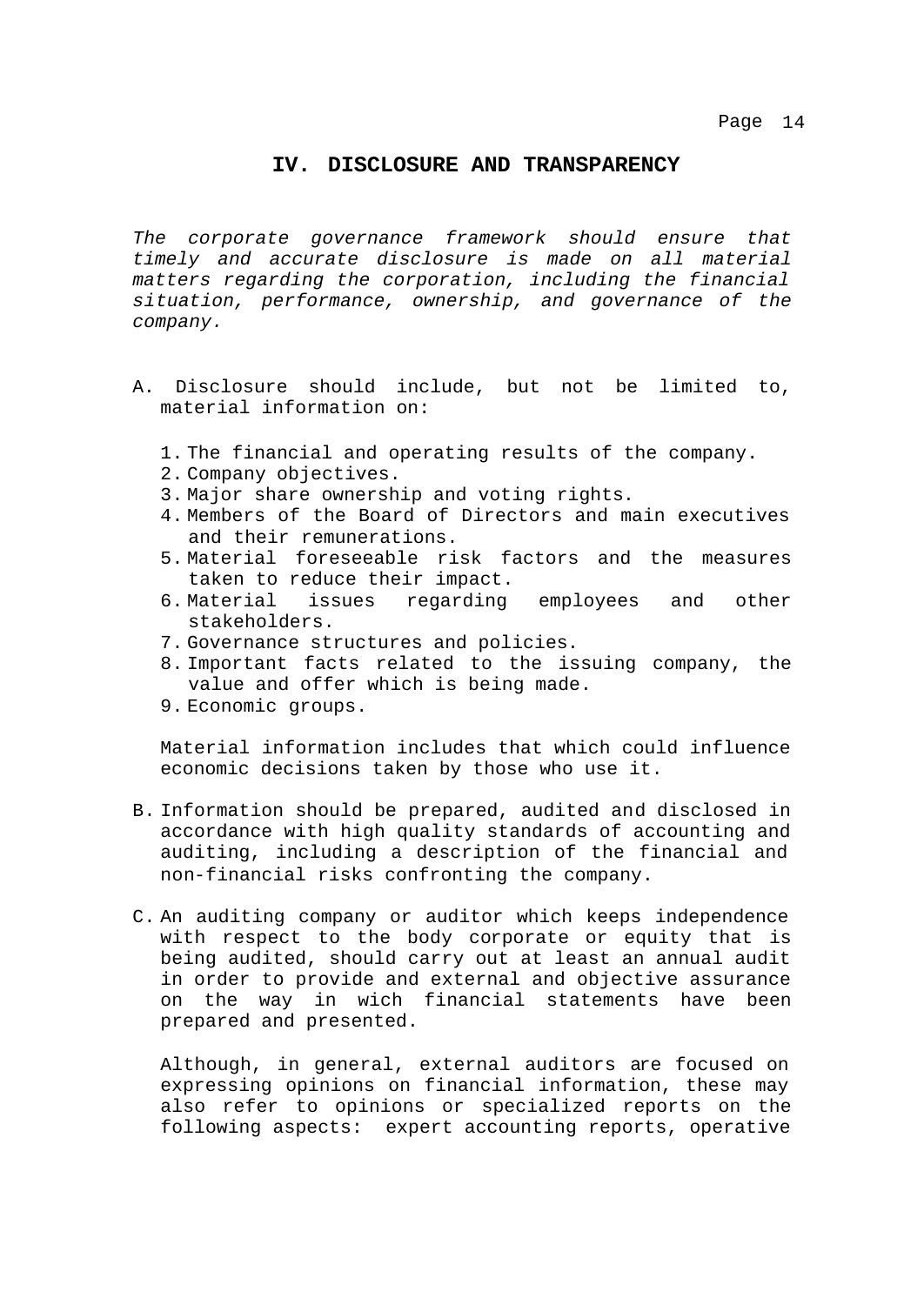audits, systems audits, project evaluation, cost systems evaluation or implementation, tax audits, appraisals for adjustment of assets, portfolio evaluation, inventories, or other special services.

It is recommended that such services be made by different auditors, or in the event they are done by the same auditors, this should not affect the independence of their opinion. The company should reveal all audits and specialized reports done by the auditor.

Reports should be made on all services provided by the auditing firm or auditor to the company, specifying the percentage represented by each one and its participation in the income of the auditing firm or auditor.

- D. Channels for disseminating information should provide for fair, timely cost-efficient access to relevant information by users, and taking into account the following:
	- 1. All shareholders should have equal access to information, and any information revealed to a shareholder or third party should be made available to all shareholders.
	- 2. Attention to particular requests for information by shareholders, investors in general, or stakeholders related to the company, should be made through a responsible authority and/or personnel appointed for such purpose.
	- 3. Any cases of doubt over the confidential character of information requested by shareholders or stakeholders related to the company, should be resolved. The criteria should be adopted by the Board of Directors and ratified by the General Meeting, as well as included in the by-laws or internal regulations of the company. In any case, the revealing of information should not put the competitive position of the company in danger nor affect the normal development of company activities.
- E. It should be advised when a particular fact or negotiation, which was formerly determined to be confidential, has ceased to be so and its disclosure no longer creates any damage to the company.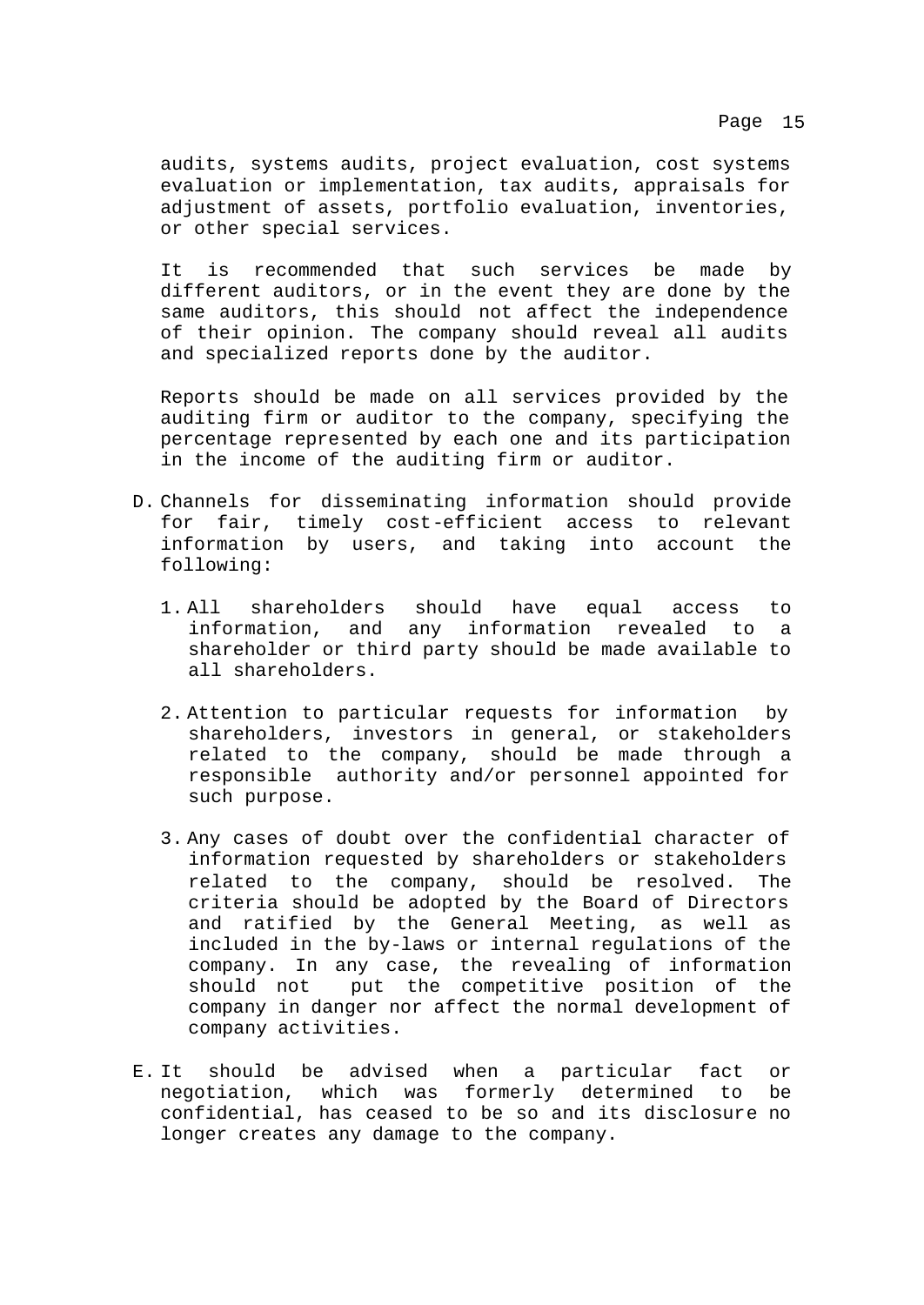F. The company should have internal auditing. The internal auditor, in exercising his functions, should maintain an independent professional relationship with the company which engages him. He should act observing the same principles of diligence, loyalty and confidentiality which is demanded from the Board of Directors and the Management.

The main functions of the internal auditors, which are expressly recognized, should try to cover the following aspects:

- 1. Constant evaluation of all information generated or recorded by the activity developed by the company, in a way that is reliable and complies with the regulations.
- 2. Ensure the strength of the internal accounting control.
- 3. Present to the corresponding areas, any pertinent observations and propose the necessary measures in order to avoid errors and prevent contingencies.
- 4. Design and conduct the integral internal control policy of the company.
- 5. Keep the Board of Directors and the General Management informed in writing, of critical internal control issues or matters of which they should be informed or taken care of, as well as any action taken on recommendations which were presented in the period of the report.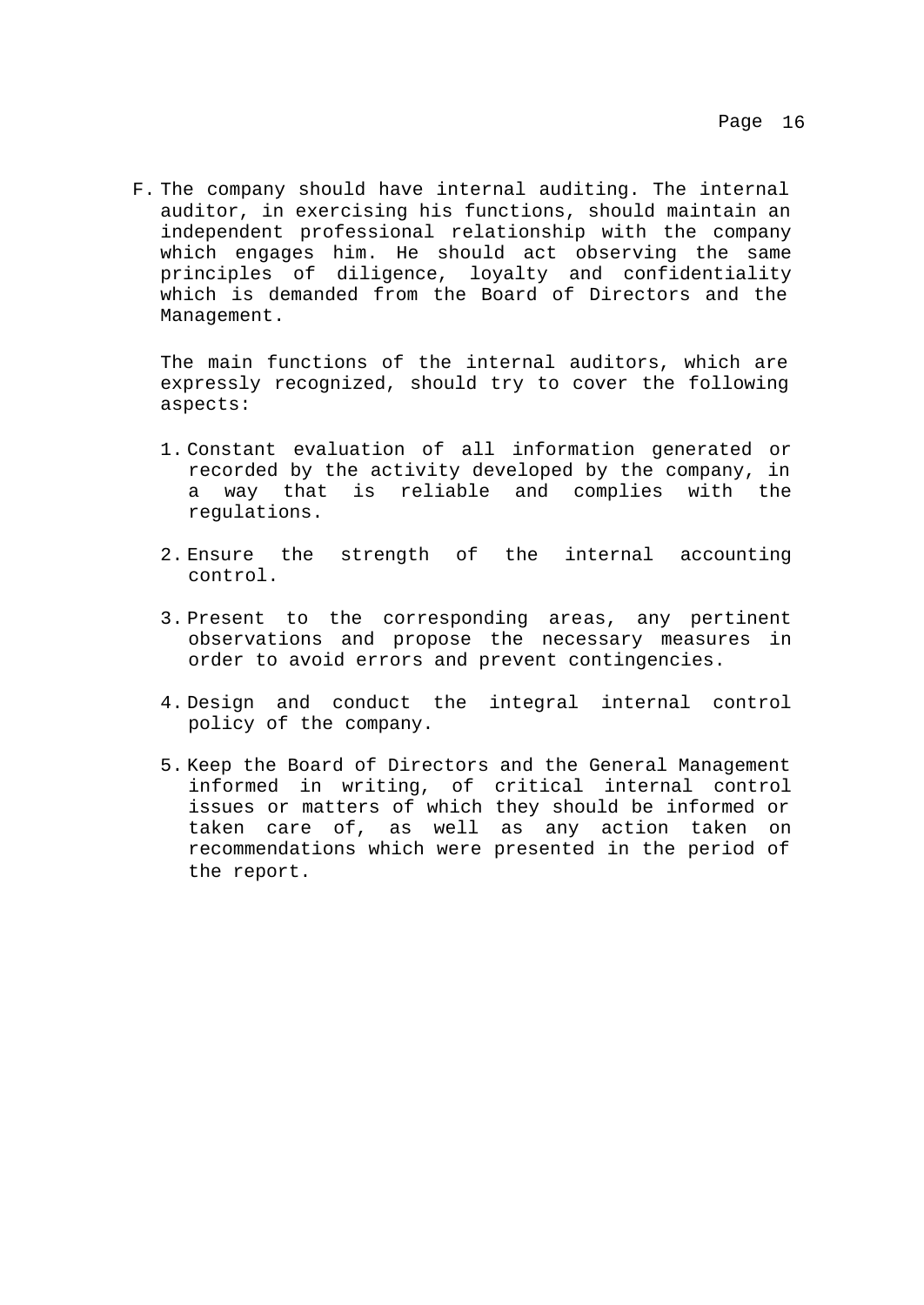#### **V. RESPONSIBILITIES OF THE BOARD OF DIRECTORS**

*The corporate governance framework should ensure the strategic guidance of the company, the effective monitoring of management by the board, and the board's accountability to the company and the shareholders.*

- A Board members should act, in good faith, with due diligence, care and confidentiality, in the best interests of the company and the shareholders, on a fully informed basis.
- B. Where Board decisions may affect different shareholders groups differently, the Board should treat all shareholders fairly.
- C. The Board of Directors should take into account the interests of stakeholders, always ensuring compliance with applicable law.
- D. The Board of Directors should fulfil certain key functions, including:
	- 1. Evaluate, approve and guide corporate strategy; establish the objectives and goals as well as major plans of action, the risk follow up, control and management policy, annual budgets and business plans; monitor the implementation of the same; and oversee major capital expenditures, investments, acquisitions and divestitures.
	- 2. Select, monitor and when necessary, replace the main executives, as well as fixing their remunerations.
	- 3. Evaluate the remunerations of the main executives and members of the Board of Directors, ensuring a formal and transparent board nomination process.
	- 4. Carry out follow up and control of possible conflicts of interest of management, board members and shareholders, including misuse of corporate assets and abuse in related party transactions.
	- 5. Supervise the integrity of the corporation's accounting and financial reporting systems, including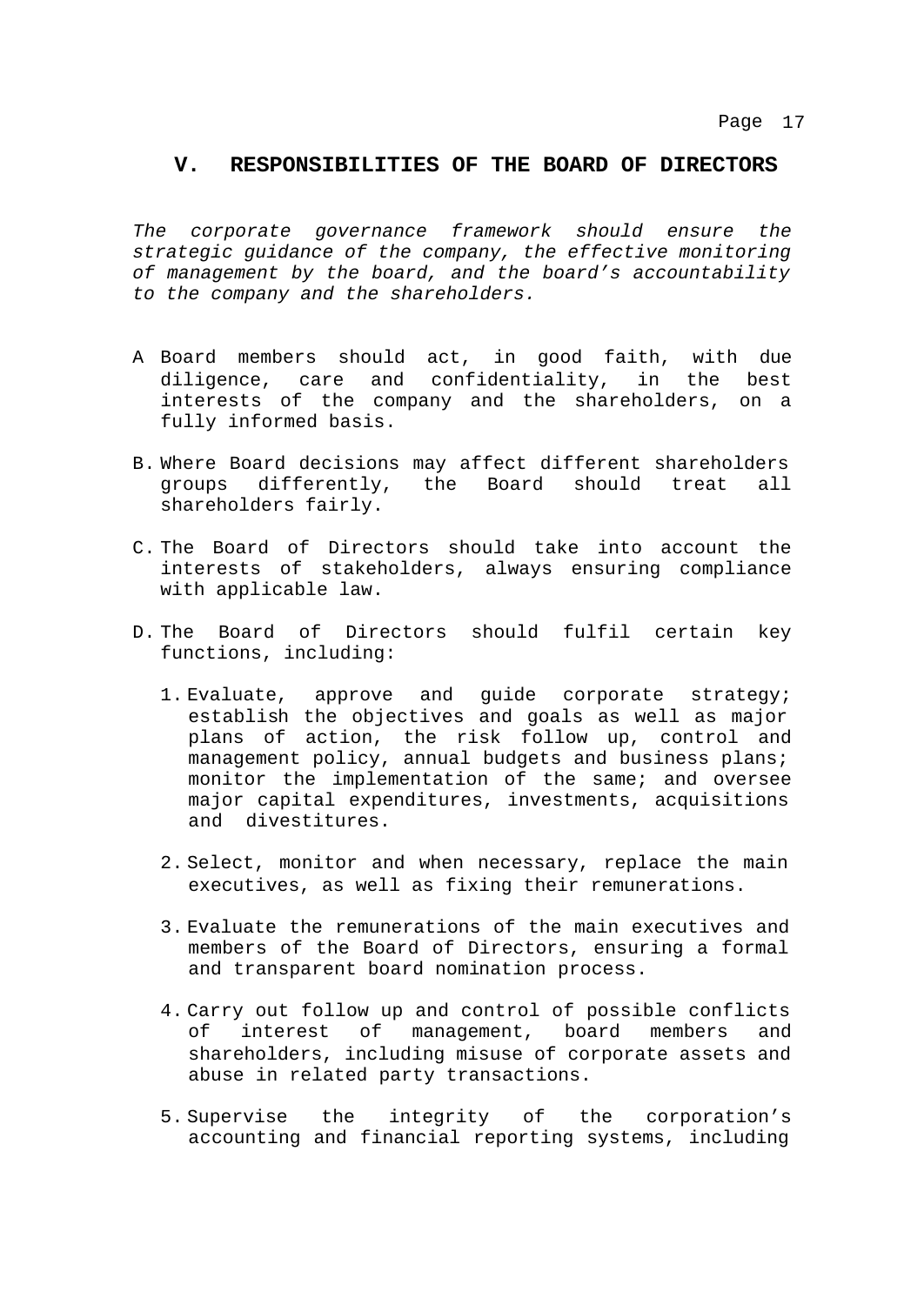the independent audit, and the existence of appropriate systems of control, in particular, control of financial and non-financial risks and compliance with the law.

- 6. Monitor the effectiveness of the governance practices under which it operates and making changes as needed.
- 7. Oversee the disclosure policy.
- E. The Board of Directors should be able of exercise, independently of the management, an objective judgment on corporate affairs. For this the following should be taken into account:
	- 1. The Board of Directors may form special bodies according to the needs and size of the company, in particular, one that assumes the auditing function. In addition, these special bodies may be directed to, among other things, the functions of appointment, retribution, control and planning.

These special bodies will be formed within the Board of Directors as support mechanisms and should preferably consist of independent directors, in order to take impartial decisions on matters that may cause a conflict of interest.

2. The members of the Board of Directors should devote sufficient time to their responsibilities.

The Board of Directors will meet as often as is necessary to ensure adequate and constant follow up of company matters and anything related directly to company interests. It will make use of any technological means permitted by law when physical meetings of its members is not possible.

3. The number of members of the Board of Directors of a company should ensure plurality of opinions within the Board, in such a way that the decisions adopted by it are the result of appropriate deliberation, always observing the best interests of the company and the shareholders.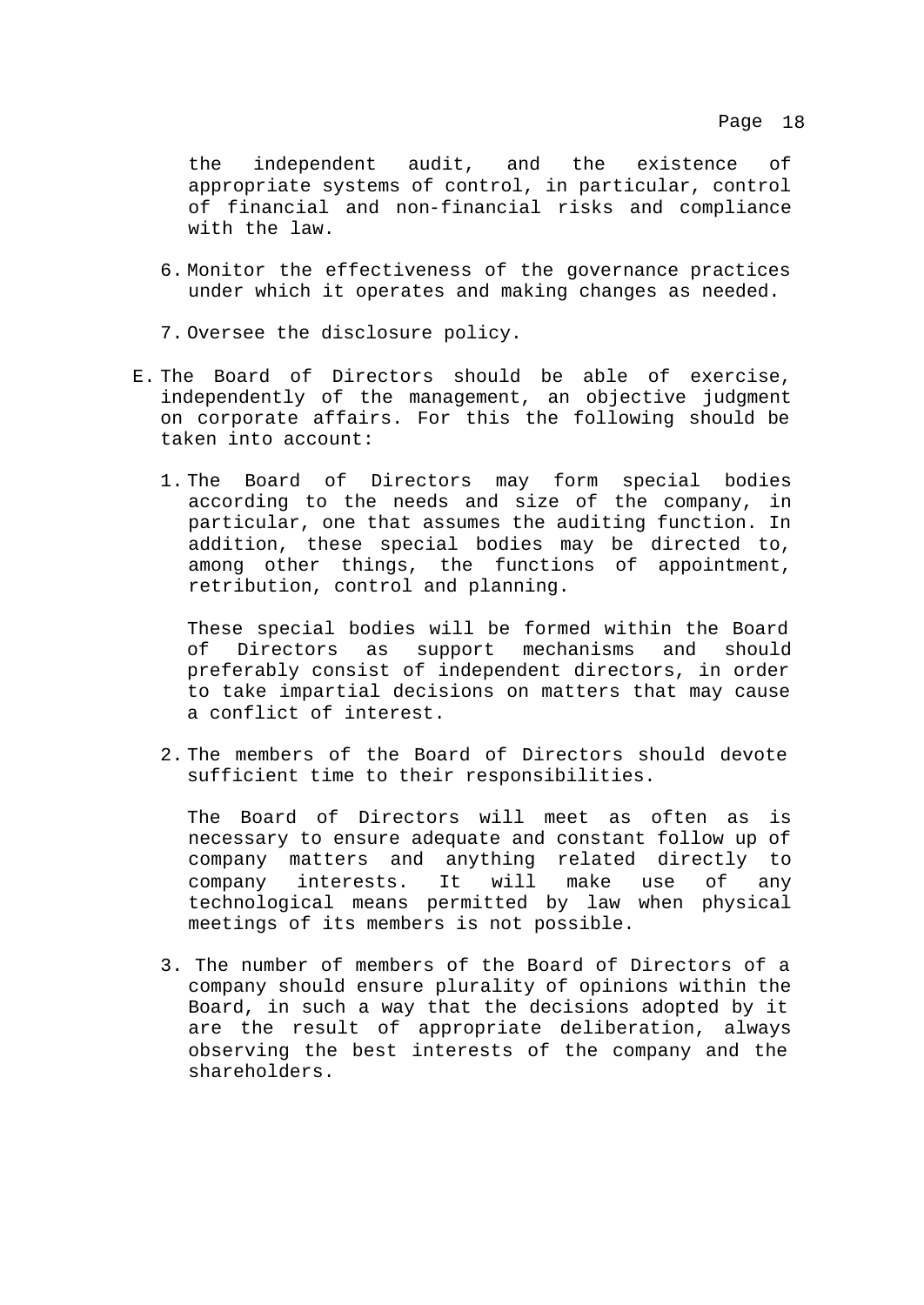F. In order to fulfil their responsibilities, the members of the Board of the Directors should have access to accurate, relevant and timely information.

The information referring to matters to be dealt with in each meeting, should be made available to the directors with sufficient notice to enable their checking, except when dealing with strategic matters that are confidential, in which case, it will be necessary to establish mechanisms enabling the directors to properly evaluate such matters.

Following clearly established and defined policies, the Board of Directors may decide to engage the services of specialized advisors that the company may require to take its decisions.

- G. Remunerations of directors should be fixed in direct relation to the dedication and professional experience they have, the main premise in fixing such retributions being moderation. The said fees should generate incentives in order to align the interests of the directors with those of the shareholders.
- H. The operating capacity of the Board of Directors should consider that:
	- 1. New directors should be instructed on their powers and responsibilities, as well as on the organizational characteristics and structure of the company.
	- 2. The regular directors should inform the substitute or alternate directors with respect to the matters dealt with in the Board meetings, in order that their possible intervention will not hinder the normal decision making process of the Board, considering that they may cover any vacancy, absence or impediment, at any time. In addition, substitute and alternate directors should inform the regular directors whom they temporarily substituted, with respect to the meetings in which they participated.
	- 3. The Board of Directors should establish the procedures to be followed for the election of one or more replacements, if there are no substitute or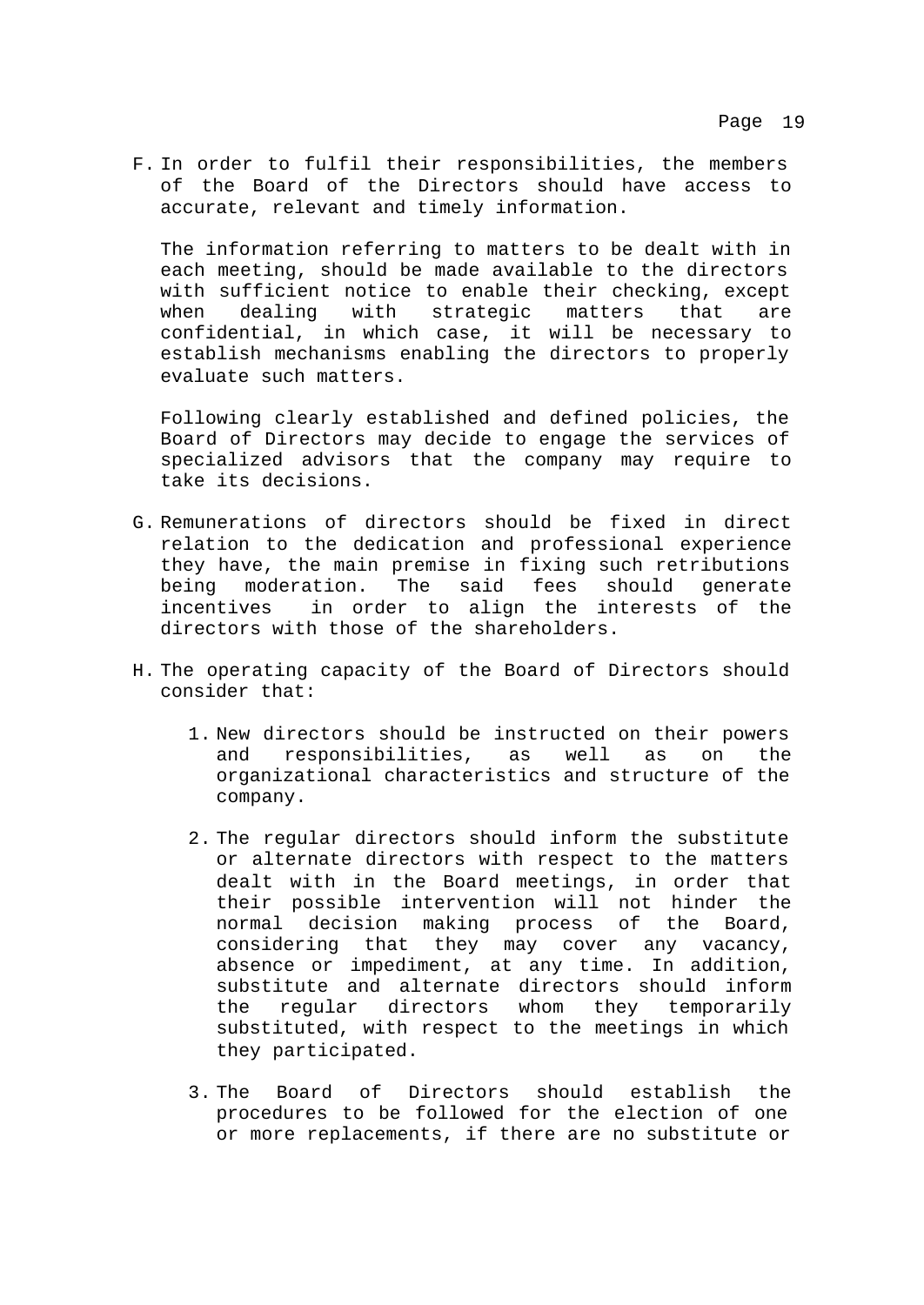alternate directors, and a vacancy occurs for one or more directors, in order to complete their numbers for the remaining period, when there is no provision for any different treatment in the bylaws.

I. The functions of the Chairman of the Board of Directors or Executive Chairman, should it be the case, as well as the General Manager should be clearly outlined in the company by-laws or internal regulations in order to avoid duplicating functions and possible conflicts.

The organic structure of the company should avoid concentrating functions, attributions and responsibilities in the persons of the Chairman of the Board, the Executive Chairman, should it be the case, the General Manager and of other officials with management responsibilities.

With respect to the functions, attributions and responsibilities of the General Management, it should be considered that:

- 1. The Management should have sufficient autonomy to develop its functions properly within the guidelines designated by the Board of Directors
- 2. The Management should act under the same principles of diligence, loyalty and confidentiality, as the Board of Directors.
- 3. The General Manager should comply with the approved policy of delivering information to the Board of Directors or to individual directors, without prejudice to the responsibilities established in the by-laws.
- 4. The General Manager should respect the powers and roles of the other managers in such a way that there is no concentration of the same.
- 5. It is recommended that the Management receives, at least, part of its retribution in function of the results of the company, in such a way as to ensure compliance with its objective of maximizing the value of the company in favor of the shareholders.